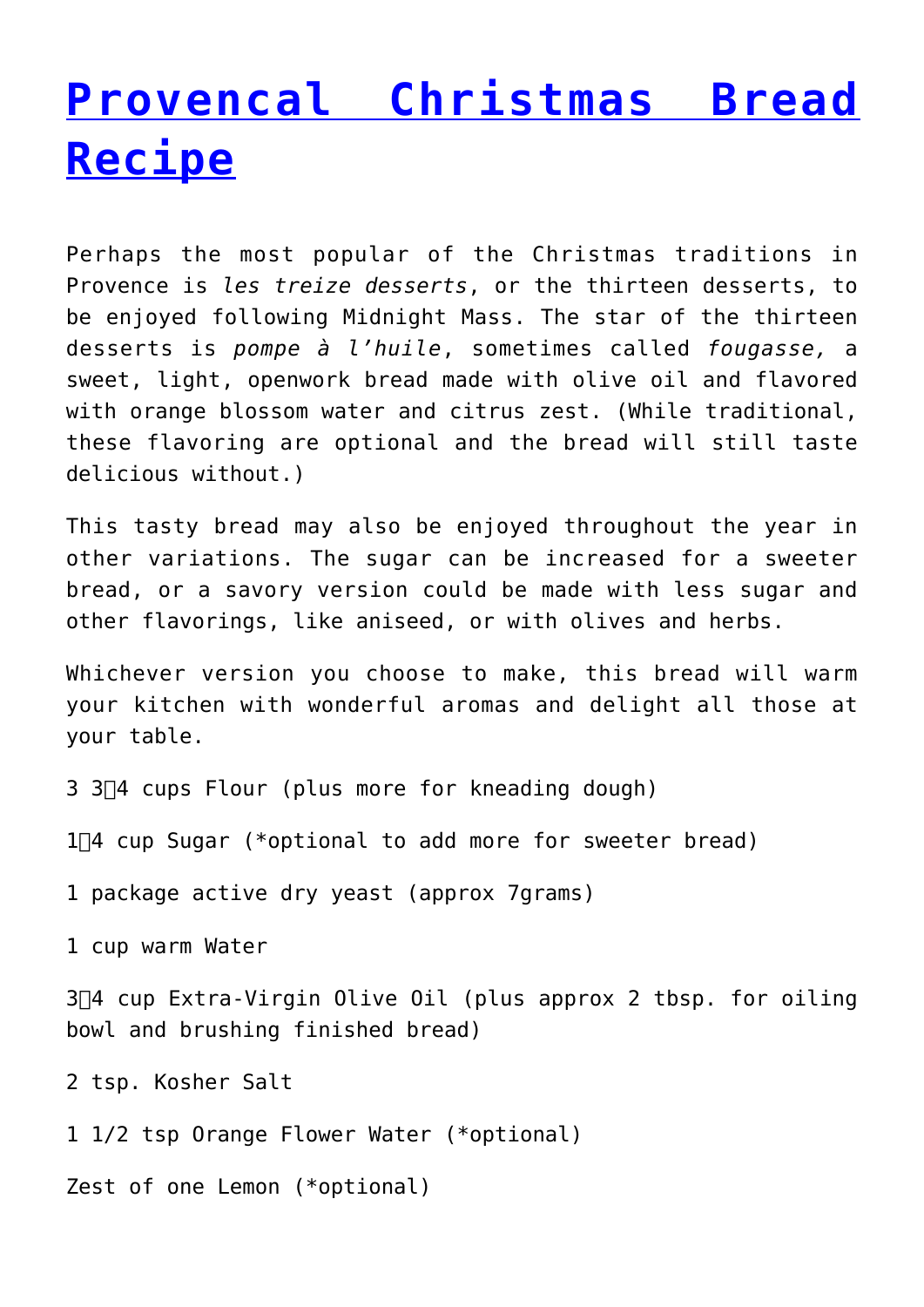Zest of one Orange (\*optional)

 $-$  Combine 1 1 $\Box$  cups of flour, the sugar, yeast, and 1 cup of warm water in a large bowl. Stir to combine with a wooden spoon or silicon spatula. Allow the mixture rest in a warm spot for around 30 minutes. The mixture should be bubbly before progressing to the next step. (If it hasn't become bubbly, chances are your yeast was too old and didn't activate.)

 $-$  Add the remaining 2 1 $\Box$ 4 cups flour, the olive oil, and salt to the mixture. Add the optional flavoring if using — orange flower water, lemon zest and/or orange zest. Stir everything together until a dough forms.

— Turn the dough out onto a lightly floured surface. Keep some extra flour nearby in case dough becomes sticky. Knead the dough, flipping and turning, flipping and turning, until the dough is smooth and elastic. This should take around 5 minutes.

— Grease a large, clean bowl with the a bit of the oil, place dough into the bowl, then cover with a clean towel. Set aside in a warm spot for three or four hours to let the dough rise. It should double in size.

— Preheat oven to 400°

— Turn dough out onto a large sheet of parchment paper and gently stretch it with your fingers to form a 12″ circle or